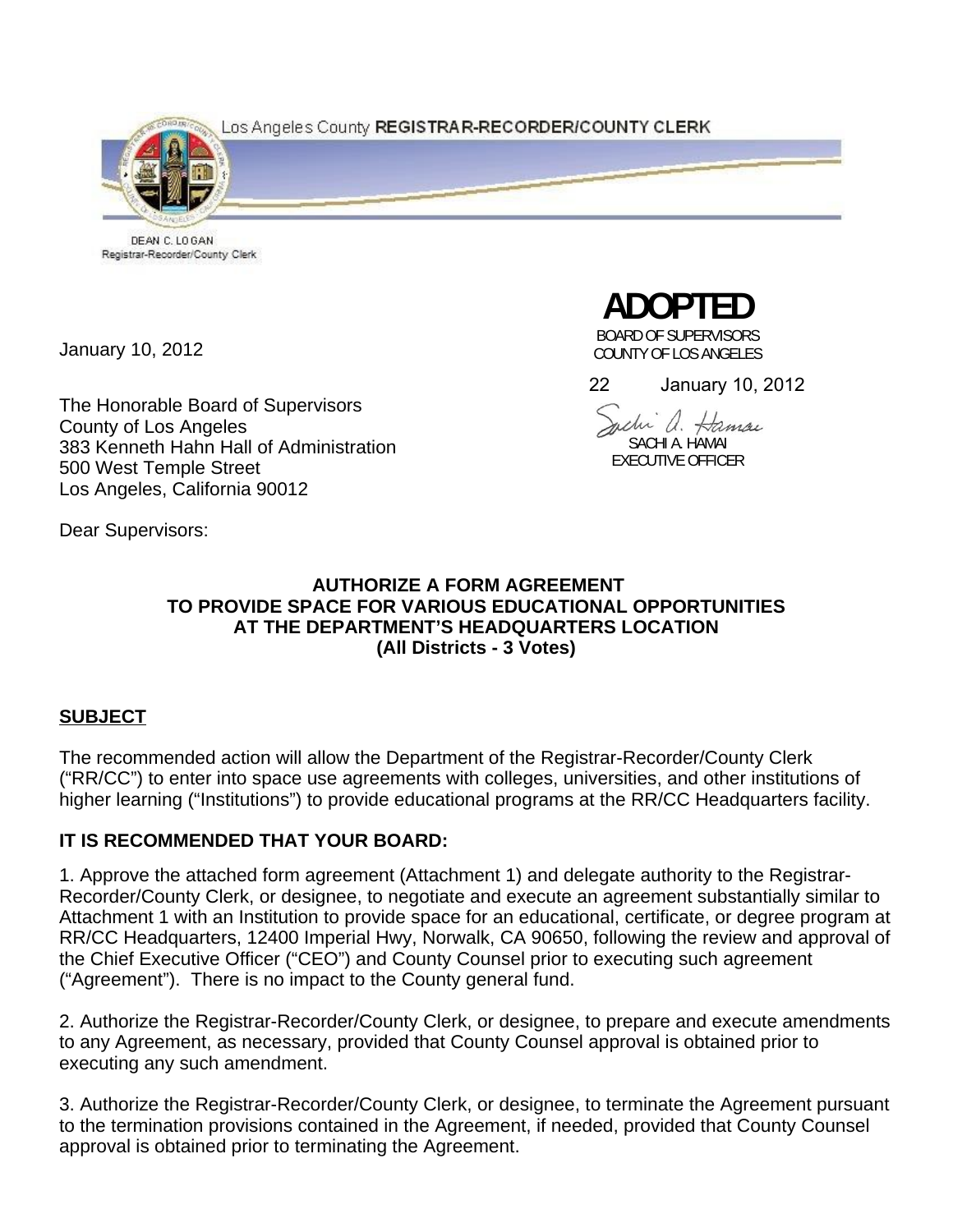# **PURPOSE/JUSTIFICATION OF RECOMMENDED ACTION**

The recommended action will allow RR/CC to establish a space use agreement with accredited Institution to provide an educational, certificate, or degree program such as Associate of Arts ("AA"), Bachelor of Arts ("BA"), Master of Public Administration ("MPA"), etc. (collectively "Programs") to be housed at RR/CC Headquarters, thereby facilitating higher education opportunities to County employees and other eligible students. The Institution will be responsible for qualifying students for admission into the Programs. Class participation will not interfere with County employee work assignments as participating County employees will attend class on their own time after the end of their normal work shift. Participating County employees are also responsible for paying their tuition and any other related expenses directly to the Institution. The time required to complete the program will vary due to the specific Program. There will be no promotional promises or other commitments of any kind to participating County employees based on their enrollment in or completion of any Program. Participating County employees may be eligible for tuition reimbursement based on the normal application process through their respective department and availability of funds.

The Programs will support, develop and assist participating professionals in enhancing skills; improve the ability to perform assignments; and the overall quality of their work. The term of each Agreement will be specific to the Program provided and will expire at the completion of the respective Program. Participants who complete the Program will receive the corresponding certificate/degree, as applicable, from the respective Institution.

#### **Implementation of Strategic Plan Goals**

This request supports the County Strategic Plan as follows:

Goal No. 1: Operational Effectiveness, Strategy 4: Workforce Excellence: Implement human capital management best practices to enhance the recruitment, development, and retention and well-being of qualified County employees. The Agreement will assist with County workforce development; provide valuable training for County employees who want to improve their skills for advancement; and assist with the succession planning initiatives desired by the County.

## **FISCAL IMPACT/FINANCING**

There is no cost associated with the recommended action. Classes will be held in the evenings and during non-working hours in a space designated at RR/CC Headquarters. The Program activities will not require any additional space, personnel, or materials from RR/CC. There is no impact to Net County Cost.

## **FACTS AND PROVISIONS/LEGAL REQUIREMENTS**

Your Board has previously authorized County departments to enter into such agreements with the California State University, Northridge (CSUN) to establish an MPA degree program and house such program in their respective department headquarters. The RR/CC currently has such an agreement with CSUN to provide an MPA program, which was approved by your Board on June 29, 2010. The MPA program curriculum is designed specifically for working adults, focuses on applicability, access and convenience to accommodate the busy working professional. With the success of the MPA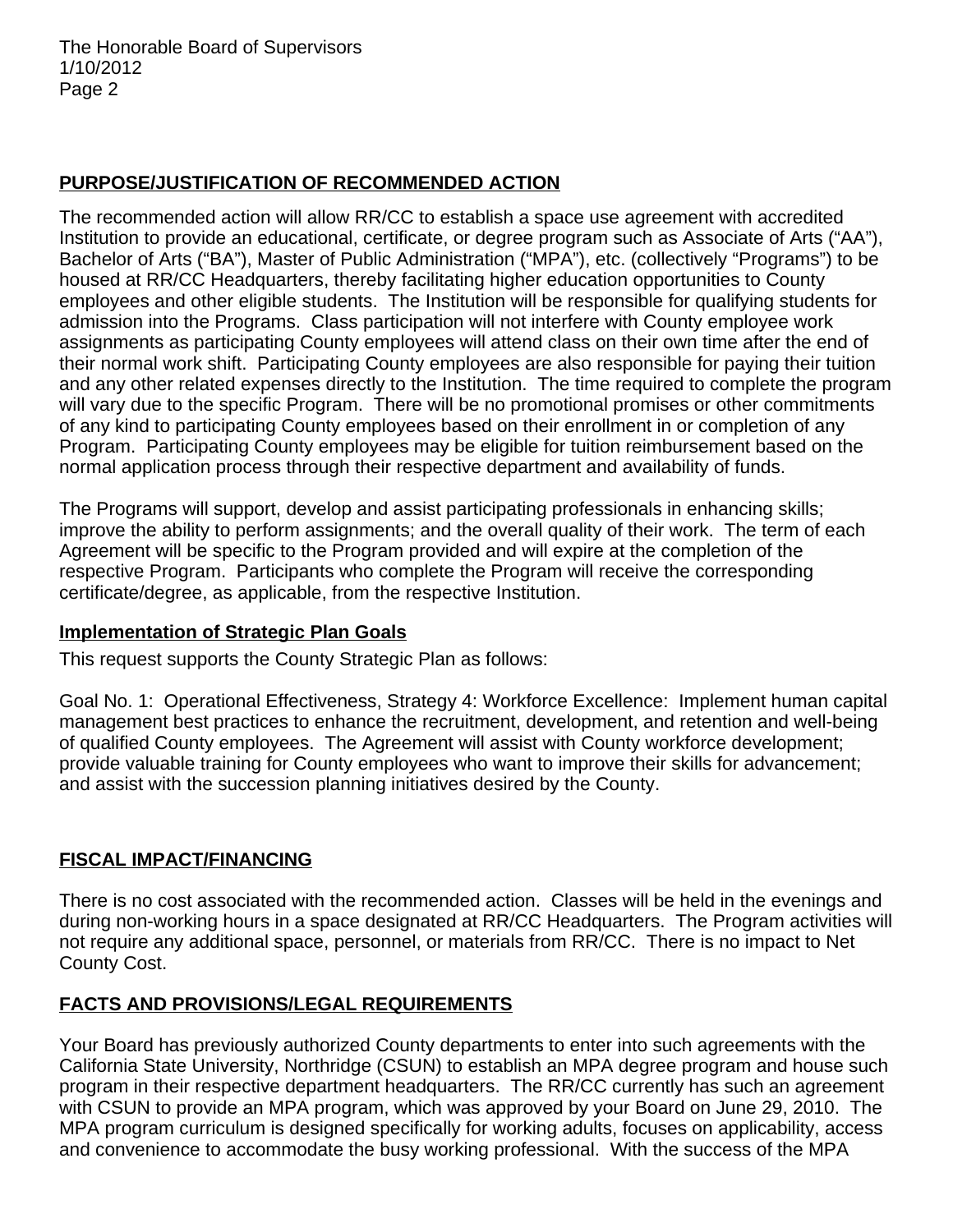The Honorable Board of Supervisors 1/10/2012 Page 3

program, the Department wishes to expand on this concept. Your Board's approval of the recommended action will allow RR/CC to enter into contract negotiations with Institutions and, following review by CEO, County Counsel, and Risk Management to ensure any legal and/or liability issues are fully addressed, enter into an Agreement with the Institution to provide the desired Program at RR/CC Headquarters. Upon final approval of the Agreement by County Counsel, the Registrar-Recorder/County Clerk, or designee, will execute the Agreement on County's behalf.

Each Institution will be required to indemnify the County with regard to their delivery of the Program. The Institution will be responsible for providing all Workers Compensation, automobile and all required insurance coverage for its instructors.

The Agreement is for use of space only. The classes will be scheduled in the evenings or during non-working hours, as space permits. The Institution instructors and students will park in the public/general parking area in front from RR/CC Headquarters. All office space at RR/CC Headquarters is secure against unauthorized entrance by an electronic keycard system. The Institution instructors and students will be allowed into the facility and designated classroom space by the RR/CC security personnel that are present 24 hours a day, 7 days a week.

The Chief Executive Office and County Counsel have reviewed and approved this Board letter. County Counsel has approved the form agreement as to form.

## **CONTRACTING PROCESS**

There was no contracting process associated with the Agreement.

## **IMPACT ON CURRENT SERVICES (OR PROJECTS)**

Approval of the recommended action will allow RR/CC to provide space at RR/CC Headquarters for the purpose of providing County employees and other eligible students with higher education opportunities. The classes will not impact County employee work assignments, customer services, or Net County Cost.

#### **CONCLUSION**

Upon approval of the recommendation, it is requested that the Executive Officer/Clerk of the Board return one original stamped copy of the adopted Board letter to:

 County of Los Angeles Registrar-Recorder/County Clerk 12400 Imperial Highway, Room 7201 Norwalk, CA 90650 Attention: Ngozi Ume, Manager Finance and Management Division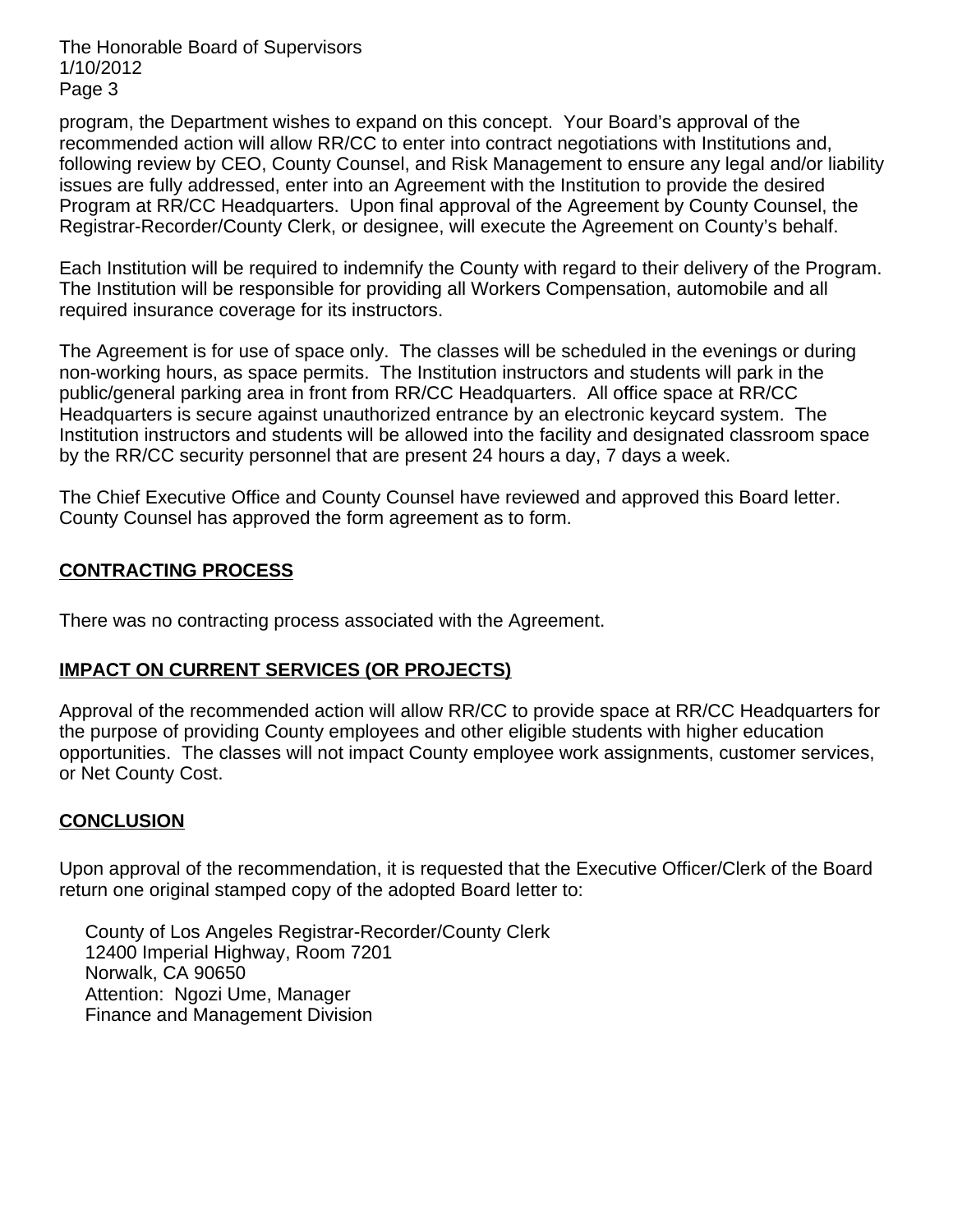The Honorable Board of Supervisors 1/10/2012 Page 4

Respectfully submitted,

DeanC. Logan

DEAN C. LOGAN Registrar-Recorder/County Clerk

DCL:DM:NU:rl

**Enclosures** 

c: Chief Executive Officer County Counsel Executive Officer, Board of Supervisors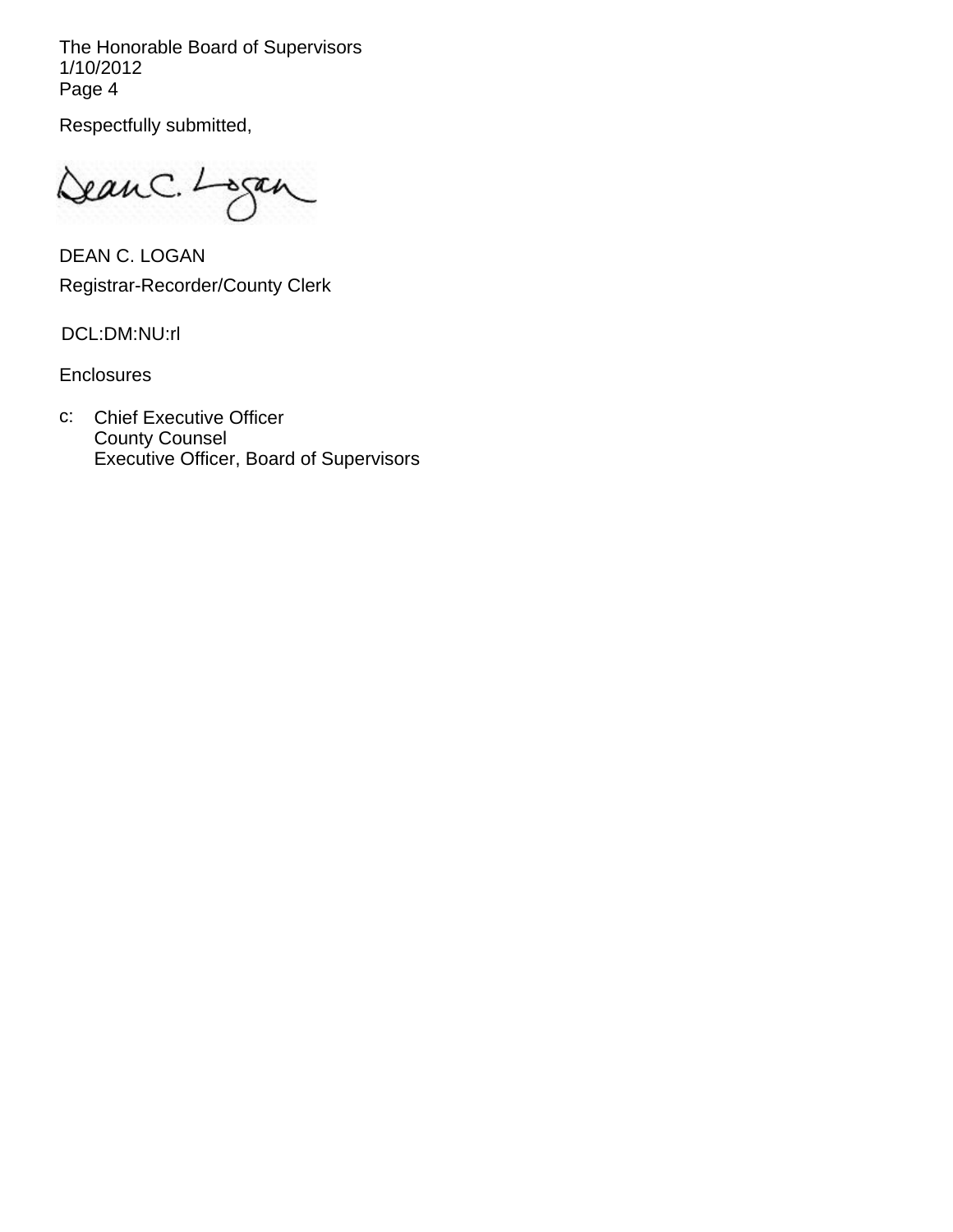### **ATTACHMENT I**

#### **AGREEMENT BY AND BETWEEN THE COUNTY OF LOS ANGELES THROUGH ITS DEPARTMENT OF REGISTRAR-RECORDER/COUNTY CLERK AND**

**\_\_\_\_\_\_\_\_\_\_\_\_\_\_\_\_\_\_\_\_\_\_\_\_\_\_\_\_\_\_\_\_\_\_\_\_\_\_\_\_\_\_\_\_\_\_\_** 

THIS AGREEMENT is entered into this \_\_\_\_\_ day of \_\_\_\_\_\_\_\_\_, 2012, is by and between the County of Los Angeles ("County"), a political subdivision of the State of California, through its Department of Registrar-Recorder/County Clerk ("RR/CC"), and Institution \_\_\_\_\_\_\_\_\_\_\_\_ ("\_\_\_\_"), an accredited institution of higher learning. RR/CC and are sometimes hereinafter referred to collectively as the "Parties" and each individually as a "Party." This space use agreement ("Agreement") contains the entire agreement between the Parties with respect to the subject matter of this contract.

WHEREAS, <u>Name of Institution</u>, located at Address **Address Address EXECUTE:** Address **Address EXECUTE:** And **EXECUTE:** And **EXECUTE:** And **EXECUTE:** And **EXECUTE:** And **EXECUTE:** And **EXECUTE:** And **EXECUTE:** And **EXECUTE:** And **EXECUTE:** And **EXECUTE:** And a \_\_\_\_\_\_\_\_\_ ("AA," "BA," "MPA," etc) degree program ("Program");

WHEREAS, County desires to locate said degree Program at RR/CC Headquarters, 12400 Imperial Hwy, Norwalk, California, 90650;

WHEREAS, in return for providing gratis classroom space, the County will have the opportunity to offer an on-site degree Program to County employees and other eligible students to help meet County workforce development needs and meet the succession planning initiatives desired by the County; and

WHEREAS, RR/CC shall be responsible for the enforcement of this Agreement on behalf of County.

NOW THEREFORE, in consideration of the mutual promises, covenants and conditions set forth herein, the Parties hereto and each of them do agree as follows:

#### 1.0 **TERM OF AGREEMENT**

- 1.1 The term of this Agreement will be effective upon the execution of the Parties and run consecutively through \_\_\_\_\_\_\_\_\_\_\_\_\_\_\_\_. The term of this Agreement may be adjusted, as necessary, to accommodate any delay in the commencement of the Program, by mutual written agreement of the Parties.
- 1.2 This Agreement may be renewed or extended, upon mutual written consent of the Parties to accommodate the Program.
- 1.3 This Agreement may be terminated by any Party, during the term of this Agreement, upon 90 days advance written notice by either Party, unless all Parties mutually agree to a lesser period in writing. Notwithstanding the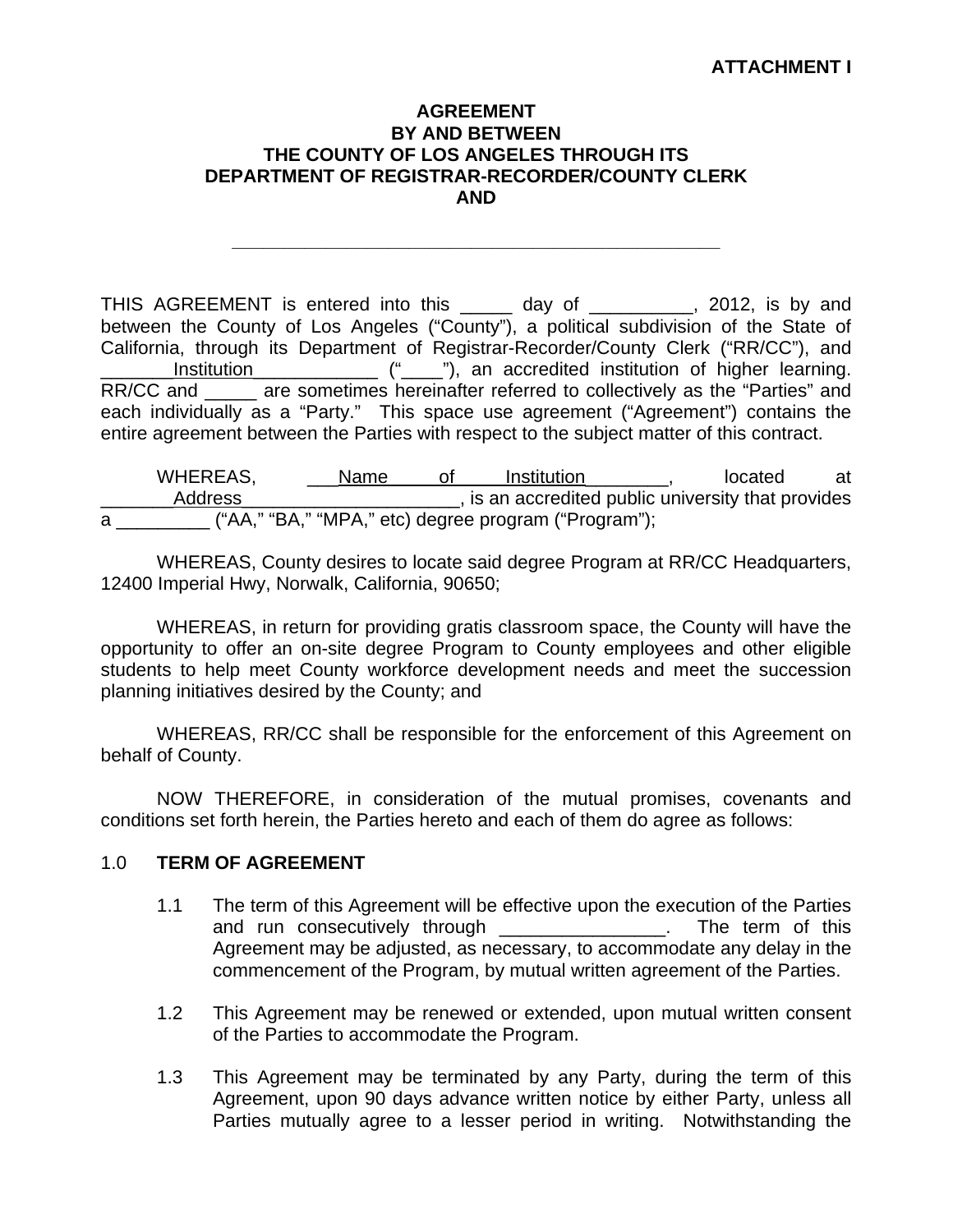foregoing, RR/CC may terminate the Agreement in the event RR/CC requires the Space (as defined below) as a result of any emergency at the sole determination of RR/CC. In addition, \_\_\_\_\_\_ shall not admit students into the Program after any Party executes a notification of termination. No written termination notice is required for this Agreement to expire at the end date of the Agreement term as provided in Paragraph 1.1 above.

1.4 Upon expiration of the Agreement or the cancellation thereof as herein provided, \_\_\_\_\_\_\_ shall immediately vacate the Space and deliver the Space to County in reasonably good condition.

#### 2.0 **RR/CC RESPONSIBILITIES**

- 2.1 For the period set forth in Paragraph 1.1 above and subject to the terms of this Agreement, RR/CC will provide \_\_\_\_\_\_ with the gratis use of designated classroom space ("Space"), at RR/CC Headquarters, on the days and times set forth in Exhibit A (Program Schedule), for the term of the Agreement, to conduct the Program at RR/CC Headquarters, 12400 Imperial Hwy, Norwalk, California 90650. In the event that the Space is not available on a scheduled class date, RR/CC will provide substitute space.
- 2.2 RR/CC will provide \_\_\_\_\_\_ faculty with limited access to RR/CC Headquarters, located at 12400 Imperial Hwy, Norwalk, California 90650 and the designated Space provided for the Program.
- 2.3 The adequacy of Space will be determined by RR/CC.
- 2.4 RR/CC will be responsible for normal maintenance, utilities, and custodial services to keep the Space in good condition.
- 2.5 RR/CC will provide standard conference room furnishings and audio-visual equipment from RR/CC's existing, available resources. Should provide its own specialized equipment not available through RR/CC for performance under this Agreement, \_\_\_\_\_\_ shall be solely responsible for the removal of such equipment from the classroom by the end of each session. RR/CC will allow County employees, other eligible students, and faculty, during the period of performance under this Agreement, reasonable access to Space, restrooms, break area, and other services and premises specifically required for the implementation of the Program.
- 2.6 Notwithstanding any other provision of this Agreement, the failure of or its officers, agents or employees to comply with the terms of this Agreement or any written directions by or on behalf of RR/CC issued pursuant hereto shall constitute a material breach thereof and this Agreement may be terminated immediately. RR/CC's failure to exercise this right of termination shall not constitute waiver of such right, which may be exercised at any subsequent time.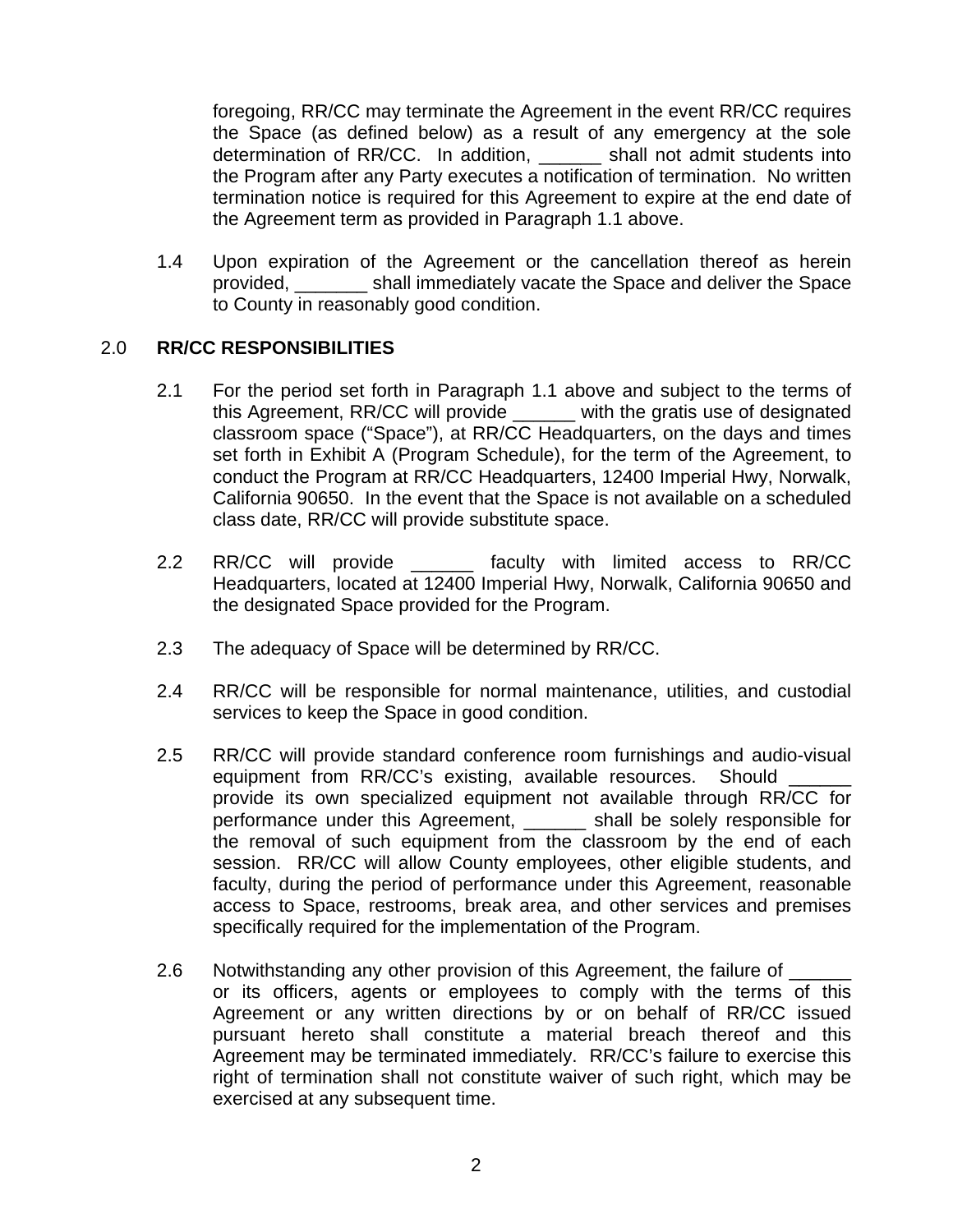#### **3.0 \_\_\_\_\_\_ RESPONSIBILITIES**

#### 3.1 PURPOSE AND SCOPE OF UTILIZATION

- 3.1.1 will locate an accredited () degree Program at RR/CC Headquarters, located at 12400 Imperial Hwy, Norwalk, California 90650. Classes will be located in the designated Space or any other adequate Space designated by RR/CC. Classes will be scheduled per Exhibit A (Program Schedule). \_\_\_\_\_\_ may utilize RR/CC Space as designated in this Agreement only for the sole purpose of conducting (\_\_\_\_) degree Program. It is expressly understood that this Agreement does not constitute the conveyance by RR/CC to of any estate or interest in real property.
- 3.1.2 certifies and agrees that all persons employed by and/or by the affiliates, subsidiaries, or holding companies thereof are and shall be treated equally without regard to or because of race, ancestry, national origin, or sex, and in compliance with all Federal and State laws prohibiting discrimination in employment, including, but not limited to, the Federal Civil Rights Act of 1964; the Unruh Civil Rights Act; the Cartwright Act; the State Fair Employment Practices Act; and the Americans with Disabilities Act.

#### 3.2 SPACE USE CONDITIONS

 $\blacksquare$  shall:

- 3.2.1 Conduct the permitted activities in a professional manner and operate without interfering with RR/CC conducting its business or use of its premises. County has the right to request \_\_\_\_\_\_ to remove any agent, servant or employee who fails to conduct permitted activities in the manner heretofore described.
- 3.2.2 To the extent possible, keep the Space provided in a clean and orderly manner, and at the conclusion of each class session, return the furniture to its original configuration and lock the door upon exiting to secure the Space.
- 3.2.3 Assume the risk of loss, damage or destruction due to theft, fire, and casualty of any and all personal property belonging to \_\_\_\_\_\_ that is located within the Space.
- 3.2.4 Notify County contact identified in Paragraph 8 (Notices) of this Agreement of any damage to RR/CC property within 2 business days. Email or telephone message will be deemed sufficient notification.
- 3.2.5 Make no alterations or improvements to the Space provided for the conduct of the (\_\_\_\_) degree Program.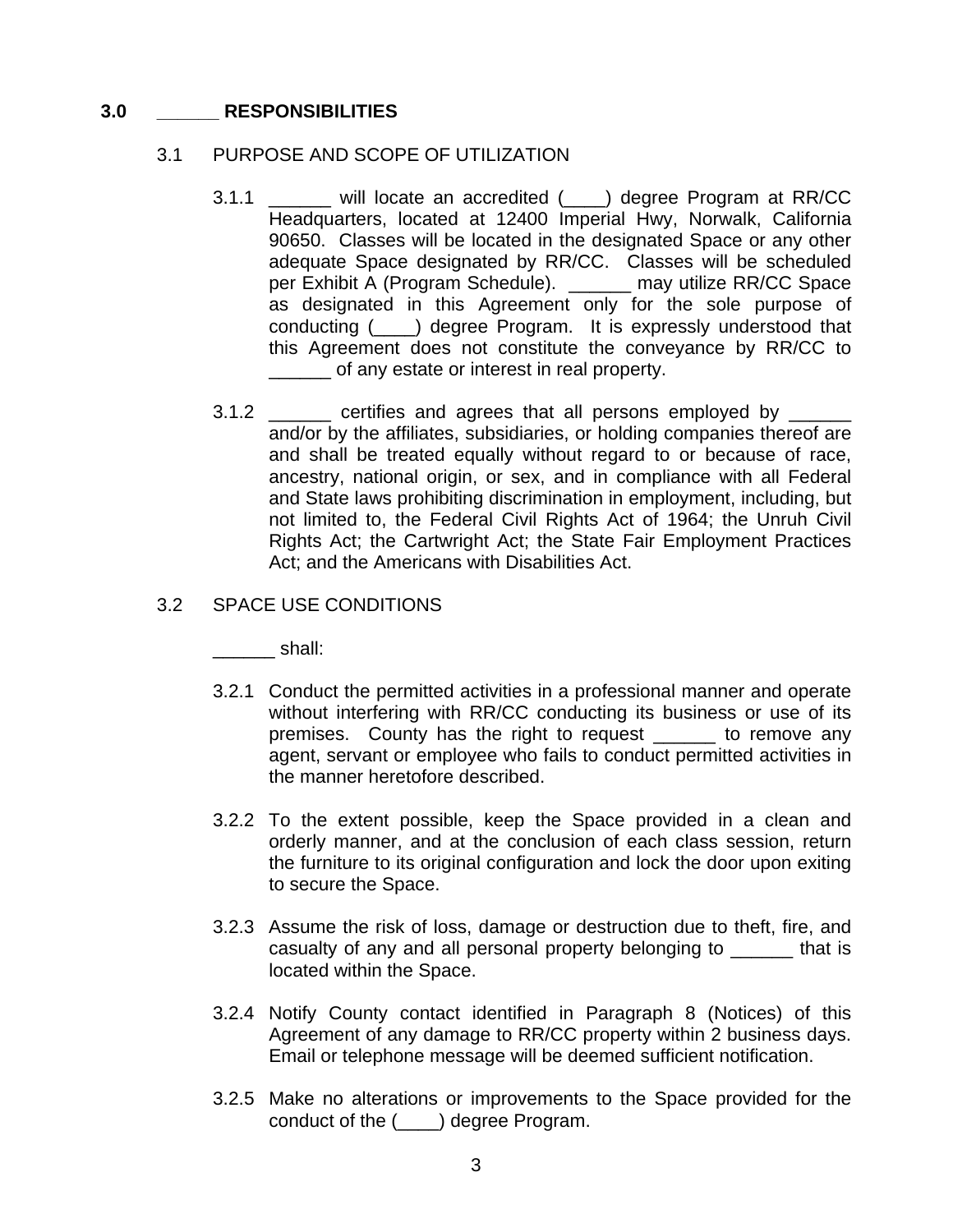- 3.2.6 Permit RR/CC authorized representatives to enter the Space provided at any time for the purpose of determining whether exactivities are being conducted in compliance with the terms of this Agreement.
- 3.2.7 Prohibit all advertising signs or matter from display, other than signs displaying the name of \_\_\_\_\_\_.
- 3.2.8 Notify County contact identified in Paragraph 8 (Notices) of this Agreement via telephone or email when \_\_\_\_\_\_ faculty member will not be present. Whenever possible notification should be made by 6:00 p.m.

## **4.0 INDEPENDENT CONTRACTORS**

This Agreement for Space use only, is by and between the County (through RR/CC) and \_\_\_\_\_\_ and is not intended, and shall not be construed, to create the relationship of agent, servant, employee, partnership, joint venture or association as between RR/CC and \_\_\_\_\_\_. \_\_\_\_\_\_ understands and agrees that all \_\_\_\_\_\_ employees arranged by  $\overline{a}$  to furnish services pursuant to this Agreement are, for purposes of Workers' Compensation liability, employees solely of and not of RR/CC. \_\_\_\_\_\_ shall bear the sole responsibility and liability for furnishing Workers' Compensation benefits to any \_\_\_\_\_\_ employee for injuries arising from or connected with services performed on behalf of \_\_\_\_\_\_ pursuant to the Agreement. Any injury to \_\_\_\_\_\_ employees while at RR/CC Headquarters shall be reported on a County Non-Employee Injury Report form, Exhibit B of this Agreement.

#### **5.0 INDEMNIFICATION AND INSURANCE**

#### 5.1 INDEMNIFICATION

agrees to indemnify, defend and hold harmless County and its Special Districts, elected and appointed officers, employees and agents from and against any and all liability, including but not limited to demands, claims, actions, fees, costs, and expenses (including attorney and expert witness fees), arising from or connected with the College's acts and/or omissions arising from and/or relating to this Agreement.

 County agrees to indemnify, defend and hold harmless \_\_\_\_\_\_\_ and its officers, employees, and agents from and against any and all liability, including but not limited to demands, claims, actions, fees, costs, and expenses (including attorney and expert witness fees), arising from or connected with the County's acts and/or omissions arising from and/or relating to this Agreement.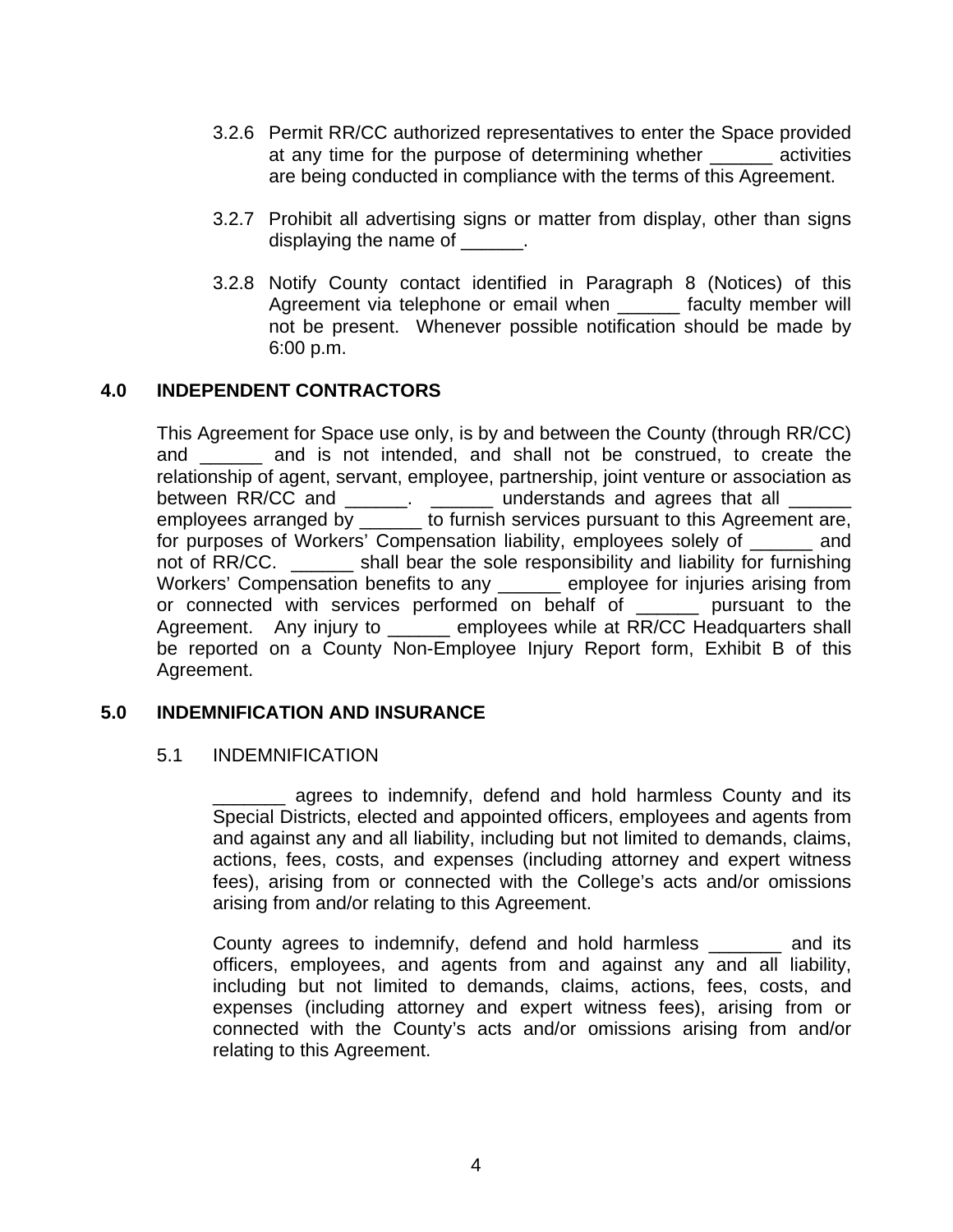#### 5.2 INSURANCE REQUIREMENTS (  $\qquad$  ):

Without limiting **Example 18 indemnification of County and during the term of** this Agreement, it is understood and agreed the  $\_\_\_\_\_$  maintains self insurance programs to fund its respective liabilities. \_\_\_\_\_\_ shall ensure the following specific insurance coverage is included.

5.2.1 General liability insurance (written on ISO policy form CG 0001 or its equivalent), and endorsed to name County as an additional insured, with limits of not less than the following:

| General Aggregate:                       | \$2,000,000 |
|------------------------------------------|-------------|
| Products/Completed Operations Aggregate: | \$1,000,000 |
| Personal and Advertising Injury:         | \$1,000,000 |
| Each occurrence:                         | \$1,000,000 |

- 5.2.2 **Workers Compensation and Employers' Liability** insurance or qualified self-insurance satisfying statutory requirements, which includes Employers' Liability coverage with limits of not less than \$1 million per accident.
- 5.2.3 **Automobile Liability** insurance (providing scope of coverage equivalent to ISO policy form CA 00 01) with limits of not less than \$1 million for bodily injury and property damage, in combined or equivalent split limits, for each single accident. Insurance shall cover liability arising out of Contractor's use of autos pursuant to this Contract, including owned, leased, hired, and/or non-owned autos, as each may be applicable.
- 5.2.4 \_\_\_\_\_\_ shall provide evidence of its insurance programs to RR/CC Contracts Section upon execution of this Agreement and at RR/CC's request. Certificates and copies of any required endorsements shall be sent to:

County of Los Angeles Registrar-Recorder/County Clerk 12400 Imperial Hwy. Norwalk, CA 90650 Attention: Contracts Section, Room 5115

5.2.5 \_\_\_\_\_\_ shall report to County any accident or incident relating to activities performed under this Agreement, which involves injury or property damage which might reasonably be thought to result in the filing of a claim or lawsuit against \_\_\_\_\_\_ and/or County. Such report shall be made in writing within 72 hours of \_\_\_\_\_\_'s knowledge of such occurrence on the County's Non-Employee Injury Report form, Exhibit B to this Agreement.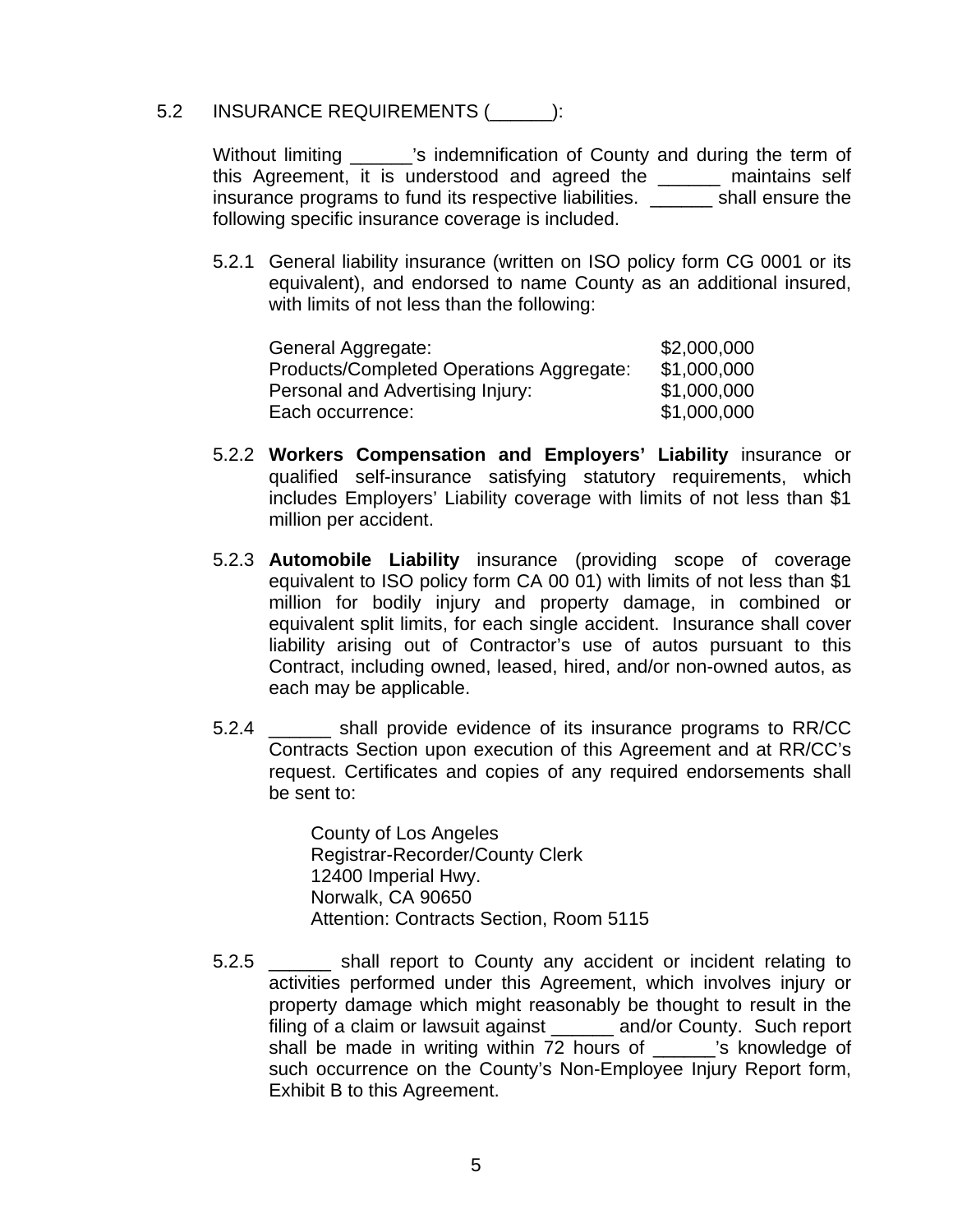- 5.2.6 In the event the stails to comply with any of the indemnification or insurance requirements of this Agreement, and such failure to comply results in any cost to County, \_\_\_\_\_\_ shall pay full compensation for all reasonable cost incurred by County.
- 5.3 INSURANCE REQUIREMENTS (COUNTY):

It is understood and agreed the County maintains self insurance programs to fund its respective liabilities. County shall provide evidence of its insurance programs at \_\_\_\_\_\_'s request.

#### **6.0 AGREEMENT TERMS**

- 6.1 This Agreement contains all the terms and conditions agreed upon by the Parties thereto. No addition to or alteration of the terms of this Agreement, whether by written or verbal understanding of the Parties, their officers, agents, or employees, shall be valid unless made in the form of a written amendment to this Agreement and formally approved and executed by the Parties.
- 6.2 \_\_\_\_\_\_ shall comply with any and all of RR/CC's rules and regulations, applicable Federal, State and local laws, rules, regulations, ordinances, and directives, and all provisions required thereby to be included in this Agreement are incorporated herein by reference.
- 6.3 \_\_\_\_\_\_ acknowledges that the rights conferred herein are personal to \_\_\_\_\_\_ and do not operate to confer on or vest in \_\_\_\_\_\_ title, interest, or estate in the Space or any part thereof, and therefore shall not assign, hypothecate or mortgage the Space or any portion thereof, by, through, or pursuant to this Agreement.
- 6.4 \_\_\_\_\_\_ agrees to the exclusive jurisdiction of the courts of the State of California for all purposes regarding this Agreement and further agrees that venue, if any action is brought hereunder, shall be exclusively in the County of Los Angeles.

## **7.0 DEFAULT**

\_\_\_\_\_\_ agrees that if default shall be made in any of the covenants and agreements herein contained to be kept by \_\_\_\_\_\_, County may forthwith revoke and terminate this Agreement, in addition to any of County's other rights and remedies provided at law and in equity.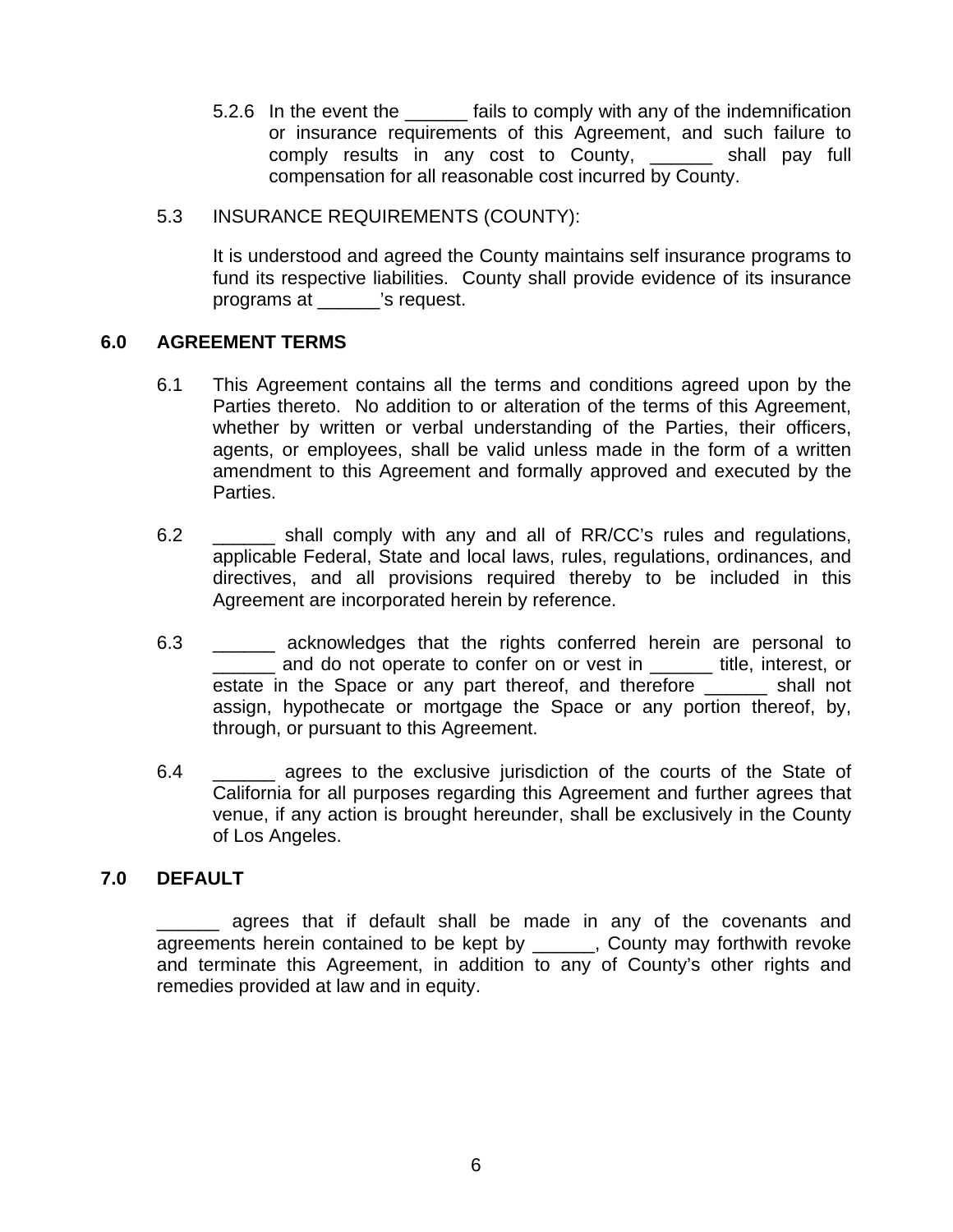## **8.0 NOTICES**

 Any notices required to be given to either Party under the terms of this Agreement shall be addressed to:

| <b>COUNTY:</b> | Name:<br>Address:<br>Phone:<br>Email: | <b>Edward Sumcad</b><br>12400 Imperial Hwy, Room 7213<br>Norwalk, CA 90650<br>(562) 462-2948<br>esumcad@rrcc.lacounty.gov |
|----------------|---------------------------------------|---------------------------------------------------------------------------------------------------------------------------|
|                | Name:<br>Address:                     |                                                                                                                           |
|                | Phone:<br>Email:                      |                                                                                                                           |

## **9.0 WAIVER**

No waiver of a breach of any provision of the Agreement by RR/CC will constitute a waiver of any other breach of said provision or of any other provision of the Agreement. Failure of either Party to enforce at any time, or from time to time, any provision of the Agreement shall not be construed as a waiver thereof. No waiver shall be enforced unless said waiver is set forth in writing.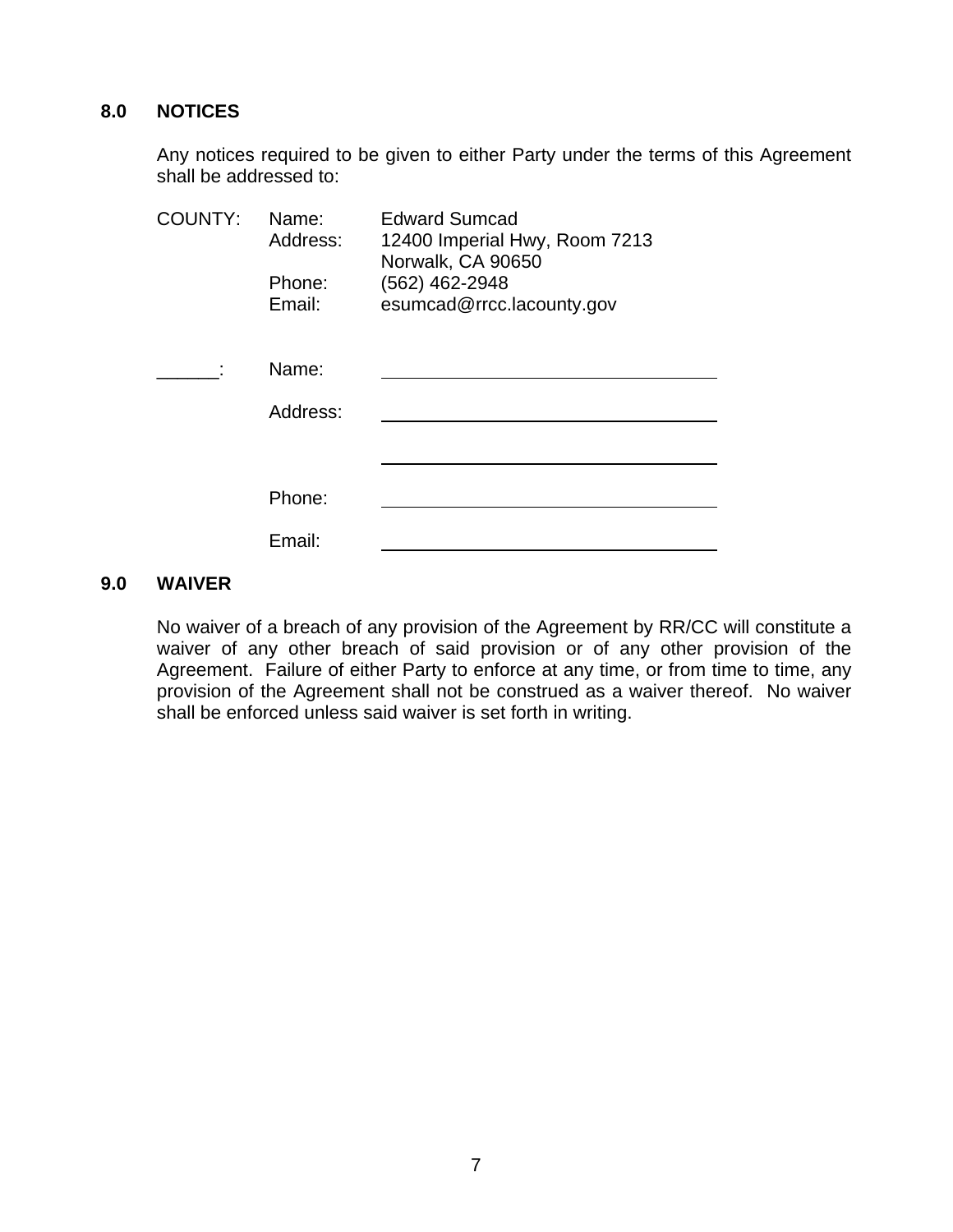IN WITNESS WHEREOF, the Board of Supervisors of the County of Los Angeles has caused this Agreement to be subscribed on its behalf by the Registrar-Recorder/County Clerk, or his duly authorized designee, and \_\_\_\_\_\_ has caused this Agreement to be subscribed on its behalf by its duly authorized officer the day, month, and year first above written.

## **ATTESTED:**

**INSTITUTION** 

## **COUNTY OF LOS ANGELES**

By: \_\_\_ \_\_\_\_\_\_\_\_\_\_\_\_\_ Dean C. Logan

Title: \_\_\_\_\_\_\_\_ \_\_\_\_\_\_\_\_\_\_\_\_\_\_ Registrar-Recorder/County Clerk

# **APPROVED AS TO FORM:**

ANDREA S. ORDIN County Counsel

By\_\_\_\_\_\_\_\_\_\_\_\_\_\_\_\_\_\_\_\_\_\_\_\_\_\_\_\_\_\_

 Patrice Salseda Senior Deputy County Counsel